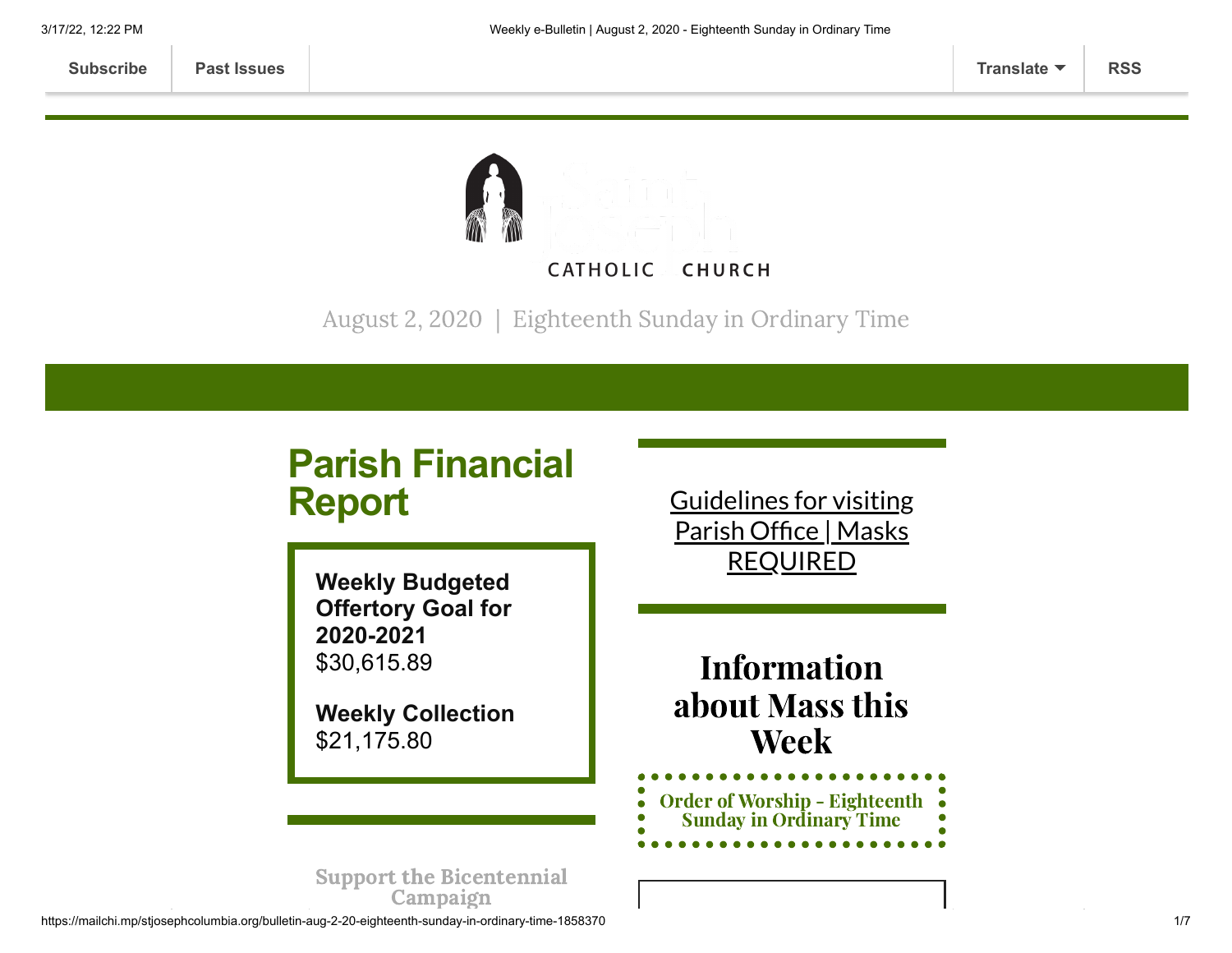**[Subscribe](http://eepurl.com/ded6Lz) [Past Issues](https://us9.campaign-archive.com/home/?u=7399f6b35c8ab775fb1714c3d&id=770b4a80d3) [Translate](javascript:;) [RSS](https://us9.campaign-archive.com/feed?u=7399f6b35c8ab775fb1714c3d&id=770b4a80d3)**

Click on image below to enlarge



CCD is seeking volunteers for our upcoming school year.

Even though we are still working out the final details of exactly what

Carolina, for the safety and protection of our Parishioners and Priests, we will continue to offer all public Masses in the Gym.

Parishioners may choose to attend either the Saturday Vigil Mass at 5:30 PM or one of the Sunday Masses at 8:00 AM or 12:15 PM. Please note that we are still required to limit our seating capacity in the gym to 211 people,

and continue to practice all precautionary measures that are in place to ensure we are protecting one another from the spread of COVID-19. The Church will remain closed for the 10:30 AM livestream Mass on Sundays, for the time being.

The Church will be open for private prayer Monday – Thursday, 8:00-3:00 PM and Friday from 8:00-12:30 PM (in July).

Click **[HERE](https://www.stjosephcolumbia.org/resuming-public-masses)** for information about attending public Masses at St. Joseph's

Our livestream Masses can be found on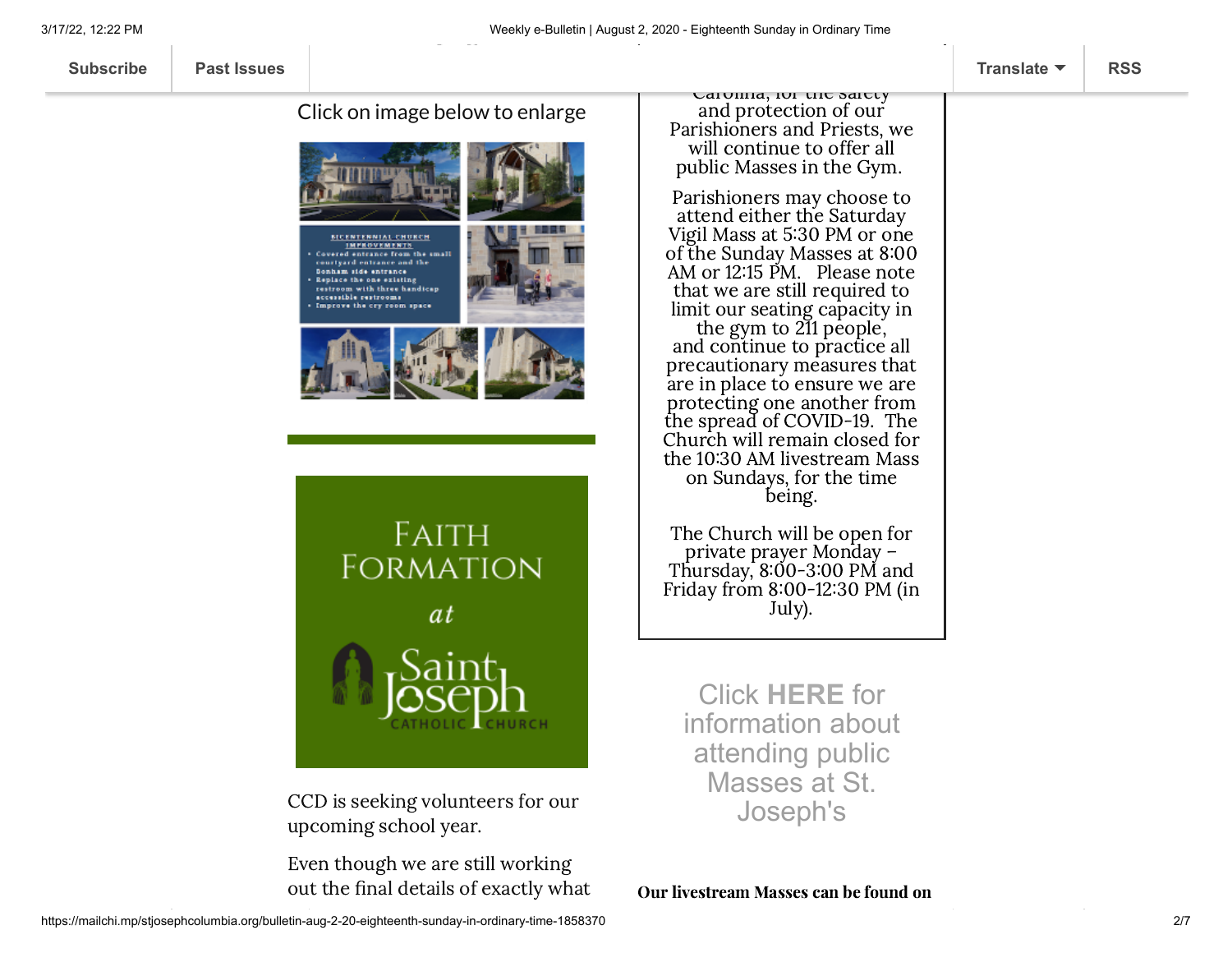we know we are going to need to some help! St. Joseph is looking for more volunteers to join our excellent team and to be catechists and classroom aides for all grades for this new school year. Please consider joining this exciting and fulfilling ministry of sharing our faith with the next generation. You do not need experience, just a willingness to help and share your faith!

this upcoming year will look like

#### Contact

[ben@stjosephcolumbia.org](mailto:ben@stjosephcolumbia.org%C2%A0) or call the parish office (803.254.7646with questions or to volunteer.

[https://www.facebook.com/stjosephcolum](https://www.facebook.com/stjosephcolumbia/) bia/ [https://www.youtube.com/c/StJosephCath](https://www.youtube.com/c/StJosephCatholicChurchColumbiaSC) olicChurchColumbiaSC Broadcasting on 90.9 FM

# Click **Here** for Mass [Intentions for](https://www.stjosephcolumbia.org/mass-intentions) the Week

## In [Memoriam](https://www.stjosephcolumbia.org/in-memoriam)

Statement from the Roman Catholic Diocese of [Charleston](https://files.constantcontact.com/4eac7125301/bee1f41b-753e-497a-97c9-3699cd3506a4.pdf) regarding the SAFE Grants temporary restraining order

### More Info On SAFE **[Grants](https://files.constantcontact.com/4eac7125301/3aa931c4-db33-4c46-978b-30aedd96053f.pdf)**



**Join Us for Eucharistic Adoration on Tuesdays**

**Click Here for the Signup [Schedule](https://www.stjosephcolumbia.org/copy-of-eucharistic-adoration-signu)**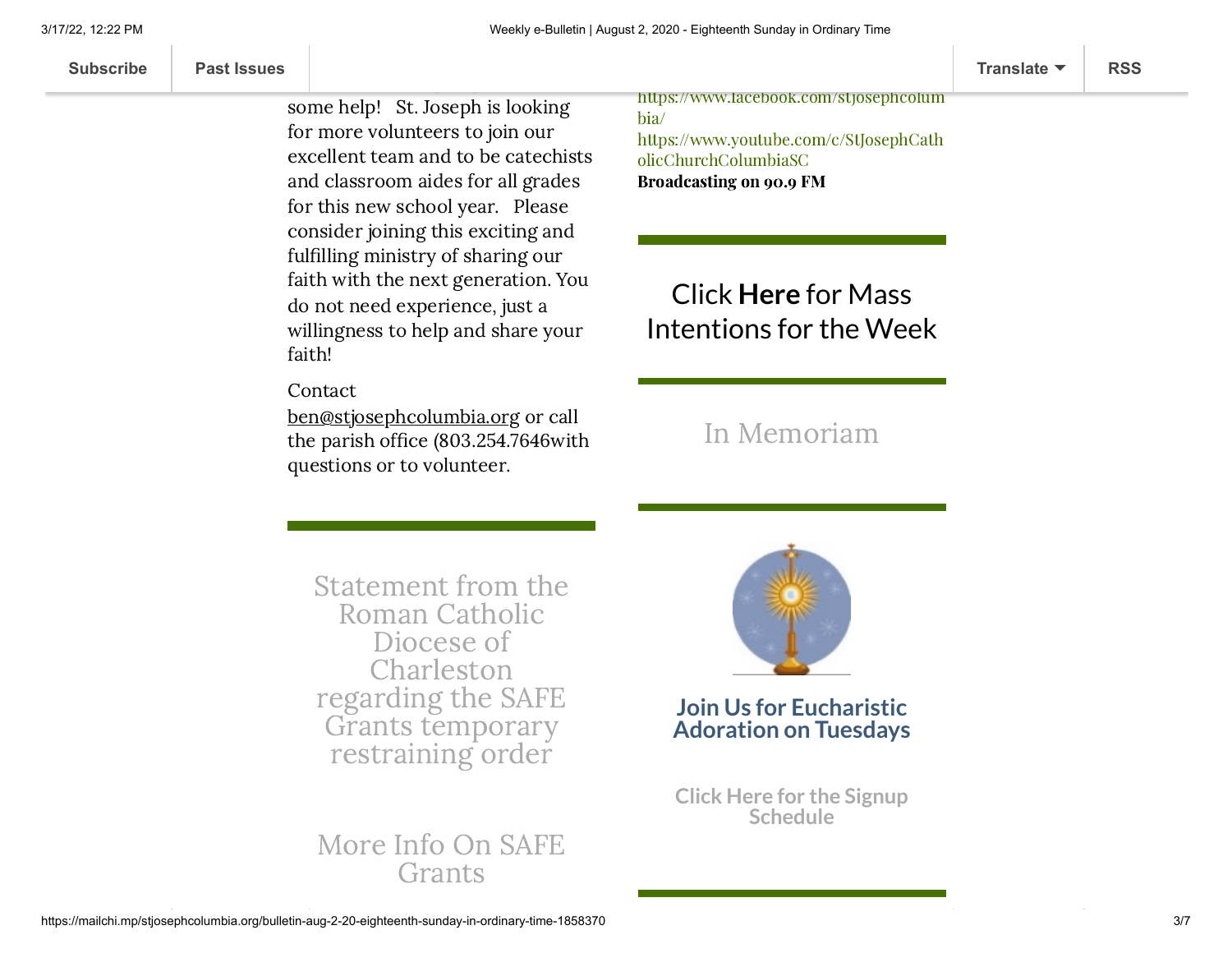**[Subscribe](http://eepurl.com/ded6Lz) [Past Issues](https://us9.campaign-archive.com/home/?u=7399f6b35c8ab775fb1714c3d&id=770b4a80d3) [Translate](javascript:;) [RSS](https://us9.campaign-archive.com/feed?u=7399f6b35c8ab775fb1714c3d&id=770b4a80d3)**



We hope all of our parish families are having a good summer. Please visit our website, [www.cnhs.org](http://www.cnhs.org/) regularly for up-to-date information about Cardinal Newman's reopening plans.

#### **Click Here for Information [about the Rosary Vigil for Life](https://mcusercontent.com/7399f6b35c8ab775fb1714c3d/files/9f2ded0f-c452-4af0-88c7-08f865c482d1/Rosary_for_Life_PP_flyer_Aug_1_2020.pdf) (8.1.20 from 8:00 - 9:15 AM)**

#### **Details about Resuming [Confessions](https://www.stjosephcolumbia.org/confessions)**

*Please Pray for the [Homebound/Sick of](https://www.stjosephcolumbia.org/pray-for-the-homebound-sick-of-pari) the Parish*

### TRIBUTES

The Tabernacle Vigil Candle, July 19 to August 1, is in loving memory of Suzanne Kelly and is given by her husband, Barney and children.

#### The flowers on the Main Altar, July 11/12 were in

loving memory of Suzanne Kelly and were given by her husband, Barney and children.

Opportunities to remember or honor loved ones and special occasions with Mass intentions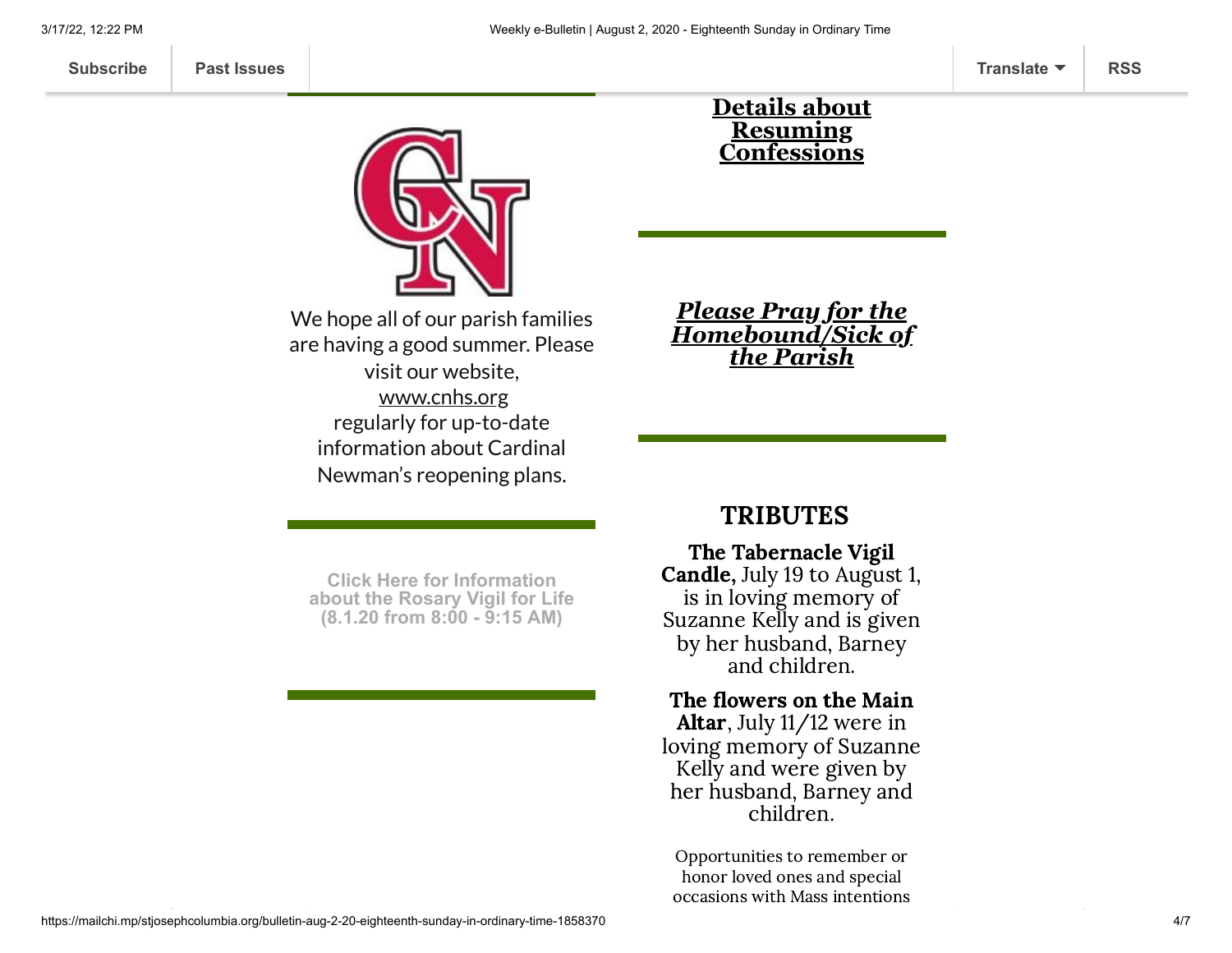

### PARISH GREETERS AND USHERS NEEDED DURING COVID-19 MASS SCHEDULE

We are looking for volunteers to serve at the weekend Masses. (Saturdays at 5:30 PM, Sundays at 8:00 AM and 12:15 PM). Their job is to ensure that the guidelines for attending public Mass during this pandemic are followed. For each Mass in the gym, our goal is to have at least 1 staff member and 2 volunteers. Volunteers should arrive 30-45 minutes prior to Mass starting.

If you are interested in helping us with this ministry, we would love your help! Below is a link to sign up for August:

[https://docs.google.com/spreadsheets/d/19NoPNDRyJEDFhL](https://docs.google.com/spreadsheets/d/19NoPNDRyJEDFhLg9P83Z-Z0_2Oh9eU8R-GeoiWzKi48/edit?usp=sharing) g9P83Z-Z0\_2Oh9eU8R-GeoiWzKi48/edit?usp=sharing For more information or questions please contact Mindy McBurney at [mindy@stjosephcolumbia.org](mailto:mindy@stjosephcolumbia.org)